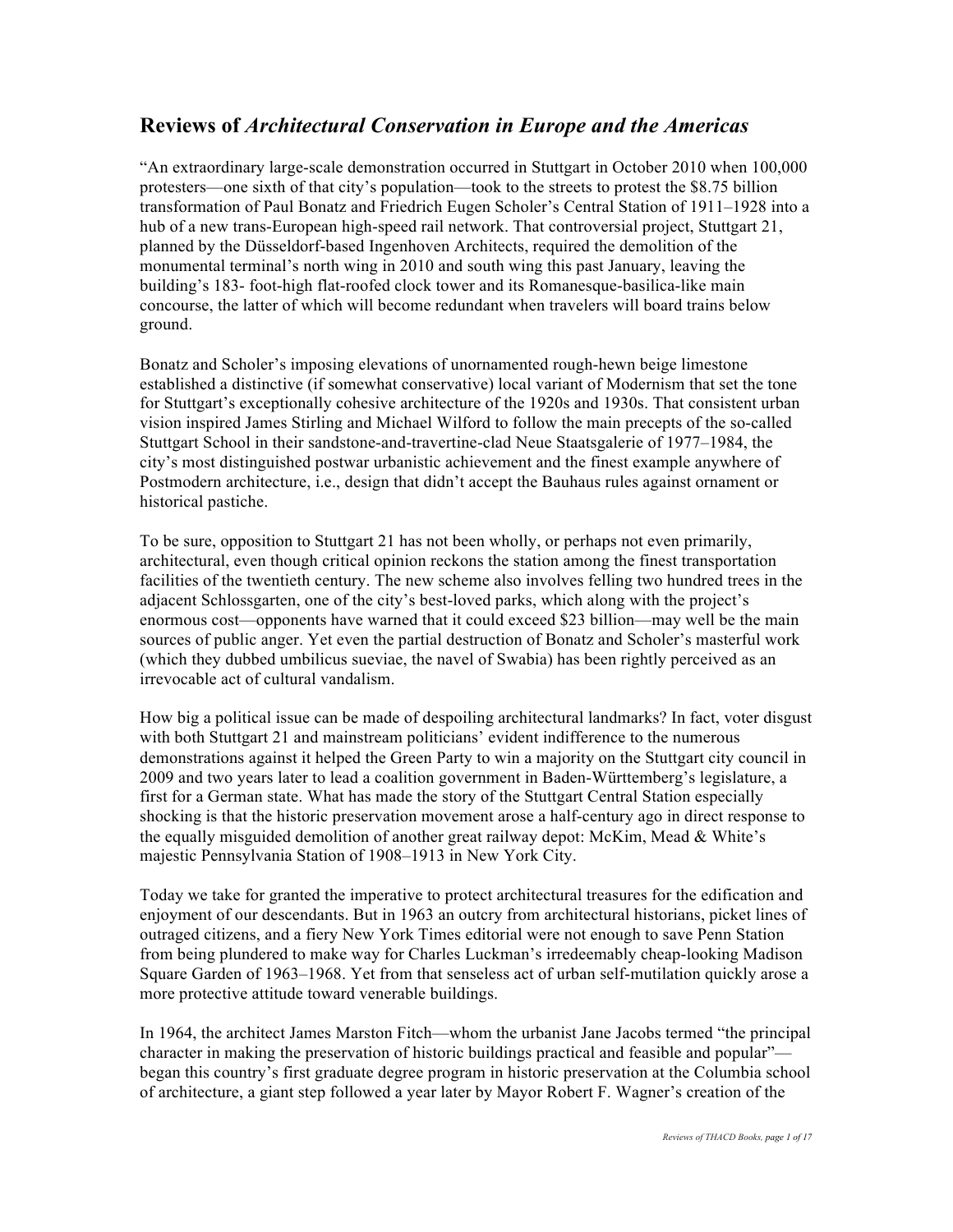New York City Landmarks Preservation Commission and James A. Gray's founding of the New York–based International Fund for Monuments (known since 1984 as the World Monuments Fund). Although Fitch averred that it was not he but the Mount Vernon Ladies' Association (saviors of George Washington's Virginia home in 1858) who launched the preservation movement in this country, there is no question of his central importance in professionalizing the discipline and suggesting economic models to make preservation an attractively remunerative proposition—what we now call adaptive reuse—rather than solely an act of altruistic beneficence.

The effectiveness of that new movement was proven a decade later when in 1975 well-organized preservationists (including Jacqueline Kennedy Onassis, who became the public face of the campaign) derailed plans for a fifty-three-story Brutalist tower by Marcel Breuer to be built atop Reed & Stem and Warren & Wetmore's Grand Central Terminal of 1911–1915 in Manhattan, a Beaux-Arts treasure second only to Penn Station. (Unfortunately there was no such movement in 1963 to stop the vast, ugly Pan Am Building by Walter Gropius and the Architects' Collaborative from going up next to the terminal.)

Despite such conspicuous victories, undesignated landmarks are still routinely endangered and too often destroyed, provoking periodic demands for stricter safeguards. Private ownership often trumps communal benefit, and the US Supreme Court's baneful decision in Kelo v. City of New London (2005) allows the use of eminent domain to supersede other factors including landmark ordinances.

Nonetheless, there are some who believe that historic preservation has gotten out of hand and thwarts innovative architecture and city planning. That was the premise of "Cronacaos," a quintessentially contrarian exhibition organized by Rem Koolhaas that was first seen at the Venice Architecture Biennale in 2010 and then traveled the following spring to New York's New Museum. In this visually deficient show, Koolhaas asserted that some 12 percent of the earth's surface is now barred from new construction because of various restrictive regulations—historic preservation, land conservation, and the like—and thus the full creative potential of the building art is stiflingly inhibited by what he sees as an excessive, sentimental attachment to older architecture.

That proposition sounded rather ironic coming from the author of the stupendous Central China Television Headquarters of 2004–2012 in Beijing, in the veritable shadow of which has unfolded one of the most deplorable preservation disasters in recent memory: the systematic devastation of the city's historic hutong, or alleyway quarters. Among the recent victims of this replay of the barbaric sacking of artistic treasures during Mao's Cultural Revolution was the siheyuan, or courtyard house, of the revered architects, historians, and preservationists Liang Sicheng (1901– 1972) and his wife, Lin Huiyin (1904–1955). In order to escape notice, the authorities suddenly razed it last January during Lunar New Year festivities; yet the demolition set off an international uproar.

In a 2007 article in The Guardian, the architecture critic Jonathan Glancey called the CCTV building "the most dramatic of these hutong-gobblers," but noted how Koolhaas showed him snapshots of the endangered landmarks and wistfully commented that "people, I think, miss their old life down below in the courtyards." Glancey cited this contradiction as "exactly the kind of paradox [Koolhaas] revels in. In public, he is the master of sock-it-to- me design; in private, he looks with affection at ...an old way of oriental life likely to vanish."

For all their good intentions, many nominal supporters of landmarks preservation have little actual idea of the complex political, economic, aesthetic, technical, and interpretive issues that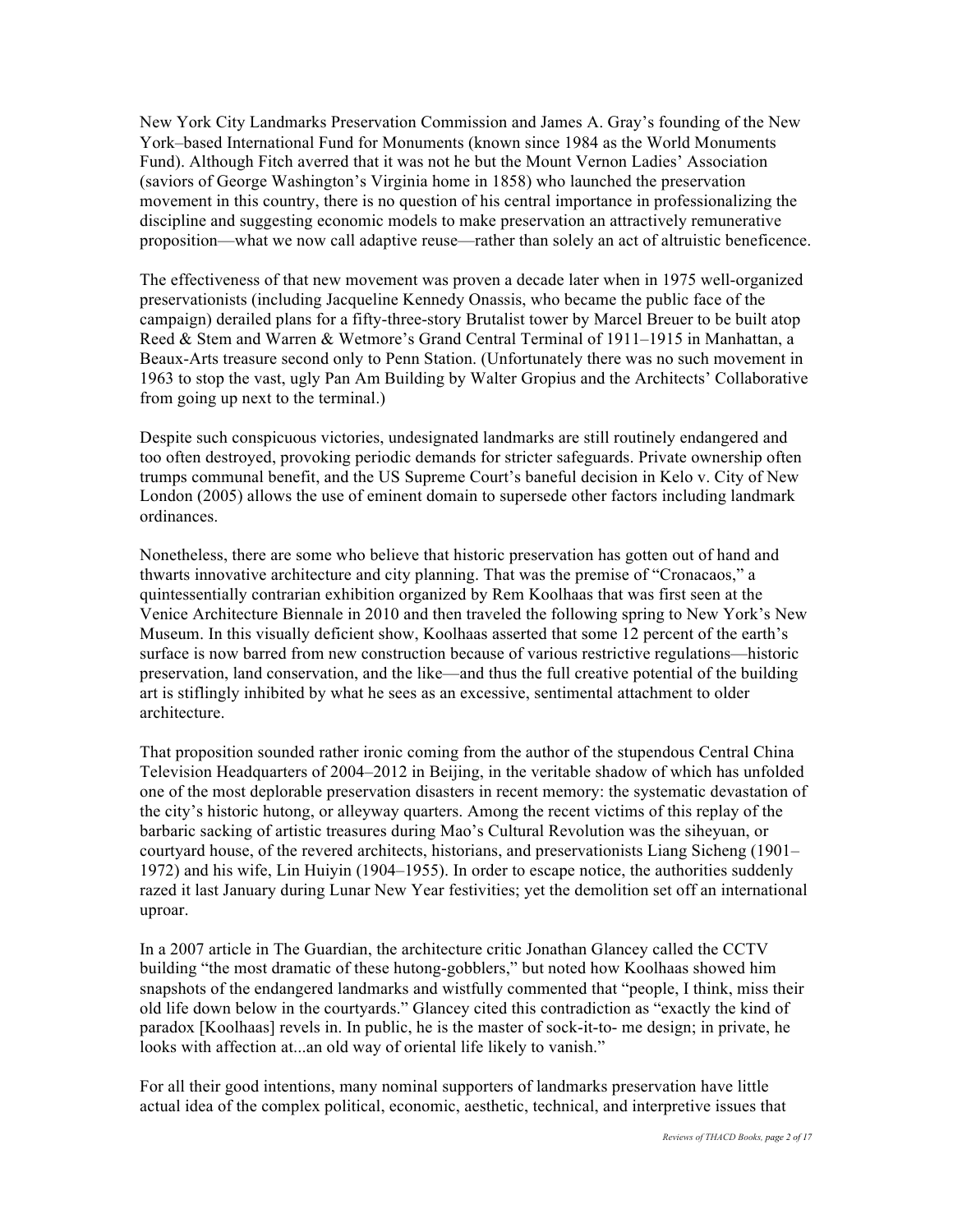affect historic structures. In his admirable and much-needed general introduction to the subject, *Time Honored: A Global View of Architectural Conservation*, John H. Stubbs (who studied under Fitch at Columbia, worked with him at the New York architecture-and-preservation firm Beyer Blinder Belle, guided field operations for the World Monuments Fund for two decades, and now directs the masters preservation program at Tulane) sets forth a smoothly organized, well-paced survey of landmarks preservation through the ages and highlights several turning points in changing attitudes toward historic architecture since ancient times. Stubbs is eloquent about what he presents as historic preservation's potential for easing the traumas of globalization:

Our ever-expanding knowledge of other people and places, both in the present and across time, offers improved abilities to interpret and present heritage sites as well as increased opportunities for international exchange and cooperation. The marvels of humanity's past—and the issues we face in understanding and conserving them—are topics of concern as never before.

*Time Honored* also offers a concise (and cautionary) summary of preservation methods in the premodern period, extensive bibliographic references, and useful listings of preservation groups. Equal parts primer, chronicle, textbook, and source guide, it should become the basic publication for laymen and an indispensable reference for specialists. Among the sites it discusses in depth are Rome's historic center, ancient Pompeii, Angkor in Cambodia, Beijing's Forbidden City, Old Havana, the Marais quarter in Paris, and New York City. The absence heretofore of a comparably thoroughgoing but accessible resource on a topic of such urgent public concern was a glaring lapse that makes this deeply researched, lucidly written, and helpfully annotated book an invaluable addition to the literature.

Stubbs and Emily G. Makaš's equally excellent companion volume, *Architectural Conservation in Europe and the Americas*, is a country-by-country compendium of case histories that, taken as a whole, display what must approach a complete range of the concerns at play in historic preservation today. From such well-known and long-vexed sites as the Athenian Acropolis to more contemporary locales like the Space Age Modernist capital city of Brasília, the conflicting and not always neatly resolvable forces that bear upon preservation are addressed as clearly and thoughtfully as the general reader could hope for."

— Martin Filler, *New York Review of Books*, November 2012

"North America, Mexico, the Caribbean, and Central and South America. If you are interested in the heritage policy of Albania, Azerbaijan, Malta, Belize, Cuba, Eleuthera, Panama, Guyana, Suriname, Uruguay you will not be disappointed. Highlighted sections (several penned by expert contributors) are devoted to key topics such as sustainability... An astonishing range of heritage types is documented, from the megalithic moai of Easter Island to the topiaries of Wales. The authors report on the statutory status of not just buildings but also archeological sites, monuments, industrial sites, landscapes and maritime heritage... It is no small achievement that all 36 chapters maintain a consistent pace and level of detail, especially when you consider the heroic effort of researching and describing so many countries..."

— Raymond Pepi, *Traditional Building*, April 2012

"This is a book about the protection of cultural heritage. It is a reference guide to architectural conservation practices, legislation, funding mechanisms, designs regulations, and political and cultural support throughout Europe and North, Central and South America. The authors' interests are quite wide in scope, and they address both the conservation of historic structures as well as Modernist architecture.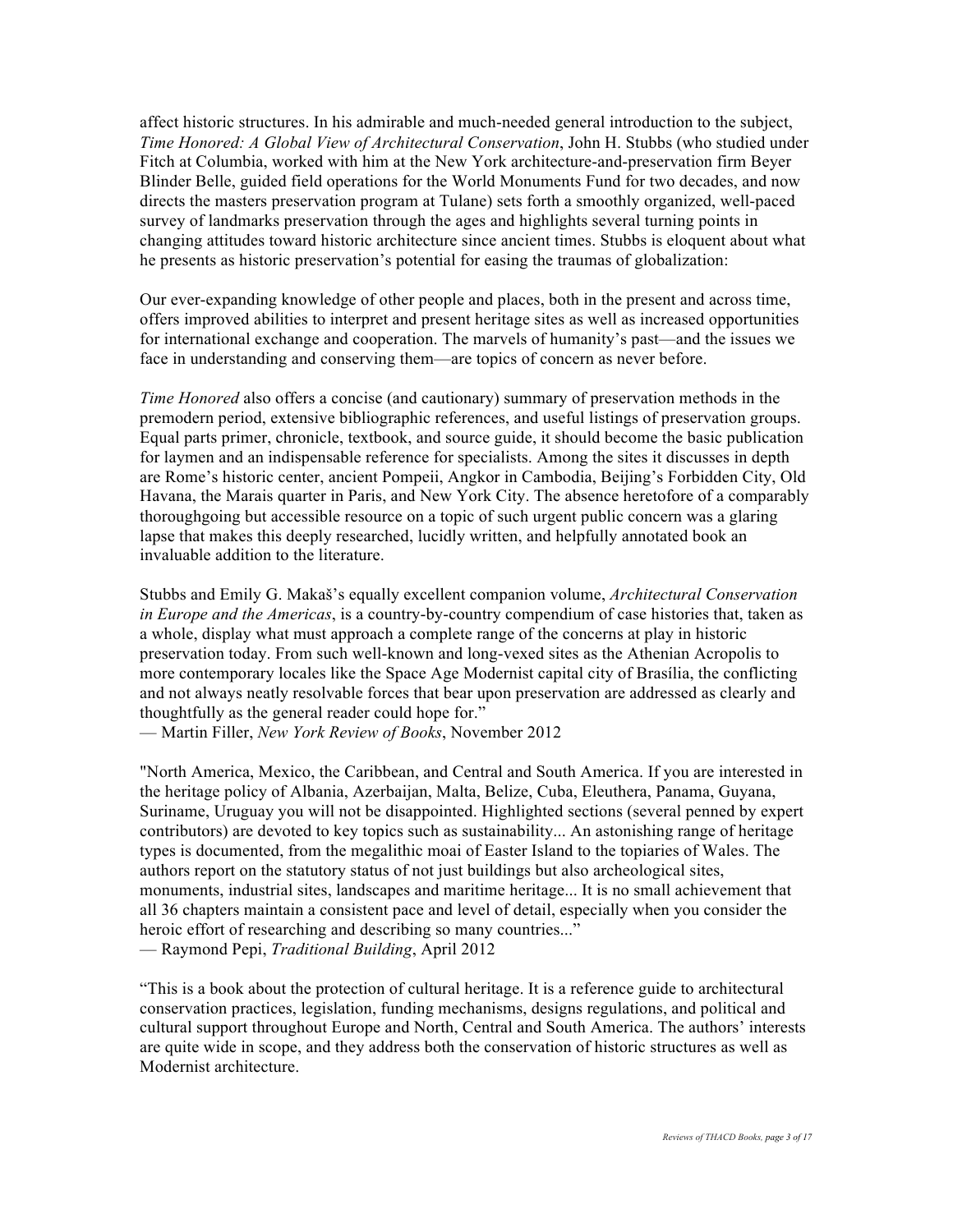Stubbs and Makaŝ examine the architectural heritages and legacies of the regions, identifying the best conservation practices employed in each. There are many overlapping themes, but three major principles stand out:

- Cultural and environmental heritages vary by region and the architectural heritage is a direct response.
- The conservation movement is a worldwide phenomenon. It is broadly supported in most societies and represents the post-war consensus that heritage must be conserved and shared.
- NGOs and philanthropic and activist advocacy organizations play as vital a role as governments in the conservation of the historic fabric.

While it is less lavish than other architectural surveys (all the photography, of uneven quality, is black and white), the hefty volume is amply illustrated with photographs, drawings, and maps. Abundantly supplied with references and bibliographic sources, the book is a convenient resource for any design, planning, preservation, or policy professional involved in conservation, restoration, rehabilitation, or preservation—which at some point can mean any of us."

— Stanley Stark, FAIA, *Oculus*, Winter 2011

"Following on from *Time Honored: A Global View of Architectural Conservation* parameters, theory and evolution of an ethos, published in 2009 (reviewed in *Context*, July 2009), this second book in the series is an astonishing feat of research, compilation and synthesis. What can the second and proposed third volumes add? In *Architectural Conservation in Europe and the Americas*, John H. Stubbs, former vice- president for field projects for the World Monuments Fund and associate professor of historic preservation at Columbia University, is joined by Emily G Makaš, assistant professor of architectural history at the University of North Carolina as coauthor.

The book is in two parts (Europe and The Americas) and eight sections. Each section is divided into countries, with a description of the history and development of historic building conservation, followed by comments on recent conservation success and challenges. The authors' enormous knowledge is supplemented with specialist essays by distinguished international practitioners, which contextualises some overarching themes in global conservation. These include Dennis Rodwell on 'Urban conservation and sustainability' and Lisa Ackerman's 'Conserving fine architectural interiors'. Many examples of conservation introduced in *Time Honored*, whether as a 'challenge' or a 'promising development', are explored in the current volume to describe good practice. Controversial projects are aired, training initiatives, such as the Transylvania Trust's work in Romania, are discussed, and the revitalization of old Havana in Cuba through sustainable reuse of historic buildings are but a few of the many case studies presented. Each section concludes with a summary. Despite the great individualism within Europe in approaches to conservation, the availability of resources and cultural diversity, there is a remarkable similarity due to adherence to international charters and the influence of pan-European advocacy programmes.

The conclusion of Part 2, 'The Americas', is also upbeat, noting great progress over the last two decades. While most influences stem from European conservation practices, there is growing appreciation of both indigenous and colonial heritage in Latin America. However, there is still a need to engage wider audiences, to improve the training of professionals, and to reappraise the social role of the built cultural heritage.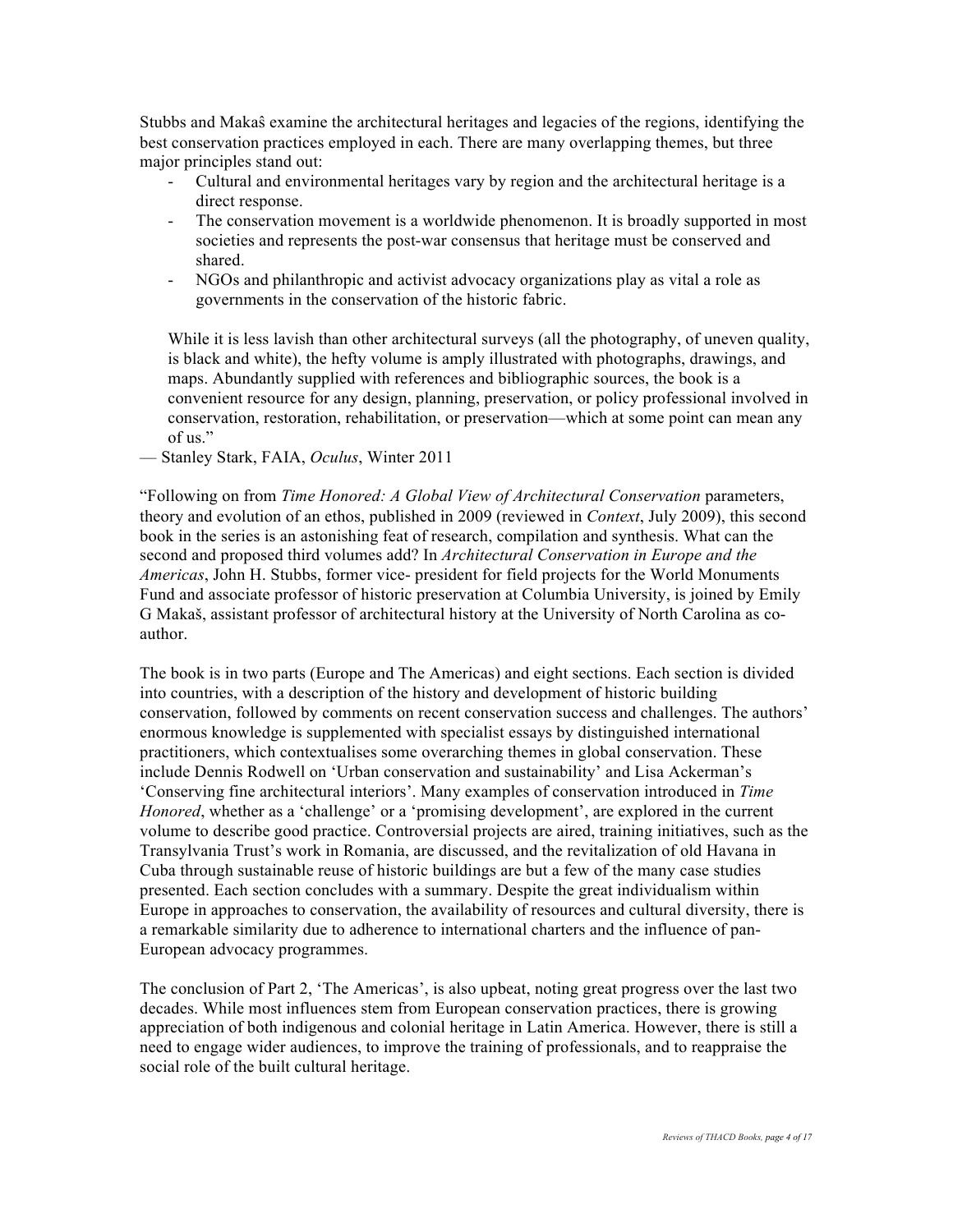Stubbs and Makaš look to the future of architectural conservation in Europe and the Americas with guarded optimism. They commend the shared knowledge and increasing understanding of the intrinsic and economic value of international cultural heritage, through the advocacy and influence of international bodies and the hard work of NGOs which have undertaken many of the projects described.

The authors also highlight major threats to cultural heritage in the 21st century: global warming; targeting heritage through vandalism, terrorism and iconoclasm; commodification and marketing of the past in insensitive ways; and the dilution of history through inaccurate treatment and interventions. An overriding concern is the perceived threat of under-investment in the historic environment, although the book does not reflect the effect of global recession on the built heritage sector. As governments spiral into debt, it is the conservation projects that are shelved, the conservation officers that are made redundant, the building preservation trusts and NGOs that can not find match funding. Heritage-led regeneration may grind to a halt.

This ambitious, 730-page book is very readable, but who can afford three large volumes at  $\text{\textsterling}70$ each, when increasingly such material is more up to date on line? It is profusely illustrated with over 600 black-and-white photographs, maps and drawings, with comprehensive end notes and an extremely useful section on further reading, arranged by region. The third volume of the trilogy will cover Asia, Africa, Oceania and the polar regions.

Each volume is able to stand alone, but the sum of the three will be even greater than the parts, providing a comprehensive review of the history and the philosophies and practicalities of early 21st century global architectural conservation."

— Harriet Devlin, *Context*, September 2012

"Historical preservation efforts over the past 100 years or so in 90 countries on three continents, including headline-making projects as diverse as the Alhambra in Granada, Spain, London's Tate Modern, the Frauenkirche in Dresden, and Fallingwater in Bear Run, Pa., are found in this 729 page tome.

One wonders how the authors found the courage to take on the task. The topic, of course, is as important as it is extensive. Consider, as essayist Frank Matero does here, only the more recent world events, from the human destruction of the Bamayan buddhas to the devastation wreaked by nature upon New Orleans and Portau Prince, Haiti. Architectural preservation (we tend to say "historic preservation" in the U.S.) is "ever expanding," as authors Stubbs and Makas make clear. They note four major threats to architectural heritage–global warming, vandalism and terrorism, commodification of the past in insensitive ways, and "the dilution of history through inaccurate treatment and interventions." Much to consider here, and the authors, experts in their disciplines and capable writers of clear, solid prose, guide us unfailingly through the issues and the regions." — *BOOKSHELF MUSEUM, The Magazine of the American Association of Museums*. Nov-Dec 2011

"The urbane Louisiana gentleman architect, John Stubbs, has been rather busy of late. Following more than twenty years of field projects experience as a Vice President of the World Monuments Fund (WMF) and the teaching of preservation at Columbia University, this former UNESCO Fellow at ICCROM has been cranking out large, handsome tomes about architectural conservation at a prodigious rate. Good timing for his recent appointment as Senior Professor of Preservation at Tulane University, New Orleans.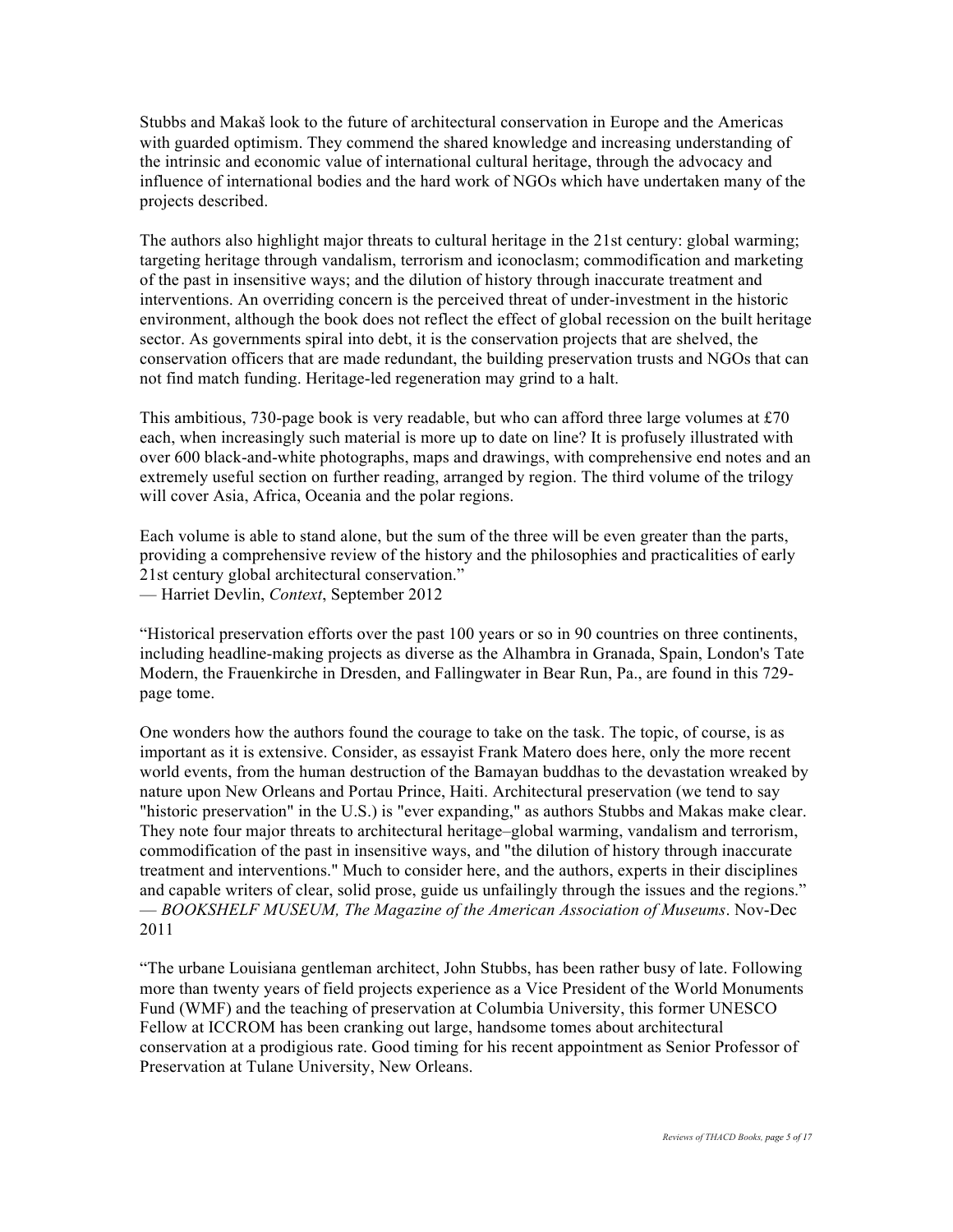John's first book, *Time Honored: A Global View of Architectural Conservation*, came out in 2009 and was nearly 500 pages long. It offered a survey of the practice, theory and structure of architectural conservation across the world, based on his training under James Marston Fitch at Columbia and at the New York architectural firm of Beyer Blinder Belle; his contacts and experiences in Rome; and his WMF work where he, his staff and colleagues have been responsible for stimulating conservation actions at over 250 historic sites in 87 countries.

The subsequent volume reviewed here is on an even grander scale with a total of 729 pages and over 600 photographs and maps. Despite this a third volume is planned, due in 2014, which will document best practices in architectural conservation across the continents not included in this volume. No wonder Professor Stubbs needed the assistance of co-author Dr Emily Makaš to deliver the breadth and depth of information contained in these pages.

This is a great textbook for students of international architectural conservation, as it boldly seeks to describe the historical and theoretical roots of heritage conservation, the current organizational structure and key elements of practice on a continental, regional and then national basis, starting with Europe (from Ireland to Azerbaijan and including Iceland and Greenland) and ending across the Atlantic (from Canada to Chile including the Caribbean). Endnotes abound. There is a 23 page bibliography, and additional supplementary materials are available on a complementary promotional website www.conservebuiltworld.com.

Sidebar essays enliven the pages with informative vignettes and WMF case studies from a wide range of specialist authors. But the general coverage is inevitably spotty because few countries have long or well-documented histories of preservation practice, while the scale and complexity of operations is hard to distill into an allotted number of pages. Understandably, given the authors' home bases, the US gets 56 pages of description and explanation, while Italy gets 45, the UK 25 pages, France surprisingly only 17, while smaller and newer countries are covered in only two or three pages.

Even where online conservation literature abounds, or where previous national surveys have been published, the accuracy of information and its interpretation vary with the authors' understanding of the background context and of recent or ongoing developments (most textbooks are out-of-date as soon as they are printed). Because of this, the description of North American practice is precise and well-rounded, but the materials describing practice elsewhere are somewhat mixed. Take, for example, the two pages on Applied Conservation Science and Technology in Europe (pp. 218–9), where there is no mention of the European Commission's huge scientific research grant programme that has underpinned many of Europe's laboratories for the last 25 years.

Given the price, the quality of numerous photographs is unacceptably poor. The book retails at £70.00/\$99.00 plus shipping (or for approximately £80.00/\$80.00 in Adobe Digital Edition (ADE) web-based format) and may be prohibitively expensive for fee-paying students and, of course, beyond the reach of non-English speakers and many in less-well-developed countries. Come on Wiley, how about paperback and Spanish editions?" — John A. Fidler, *Journal of Architectural Conservation*, November 2011

"Published in 2011, this book is by two American authors and professors from Columbia University and the University of North Carolina closely associated with the World Monuments Fund, and has been long awaited. The results of their work are a comprehensive analysis of the state and protection of certain monuments in Europe and the Americas. The only thing lacking is the inclusion of Asia, Africa, and Australia; however, we believe we can expect the missing regions to be included in a later text. This work is an ideal expansion of the book *A History of*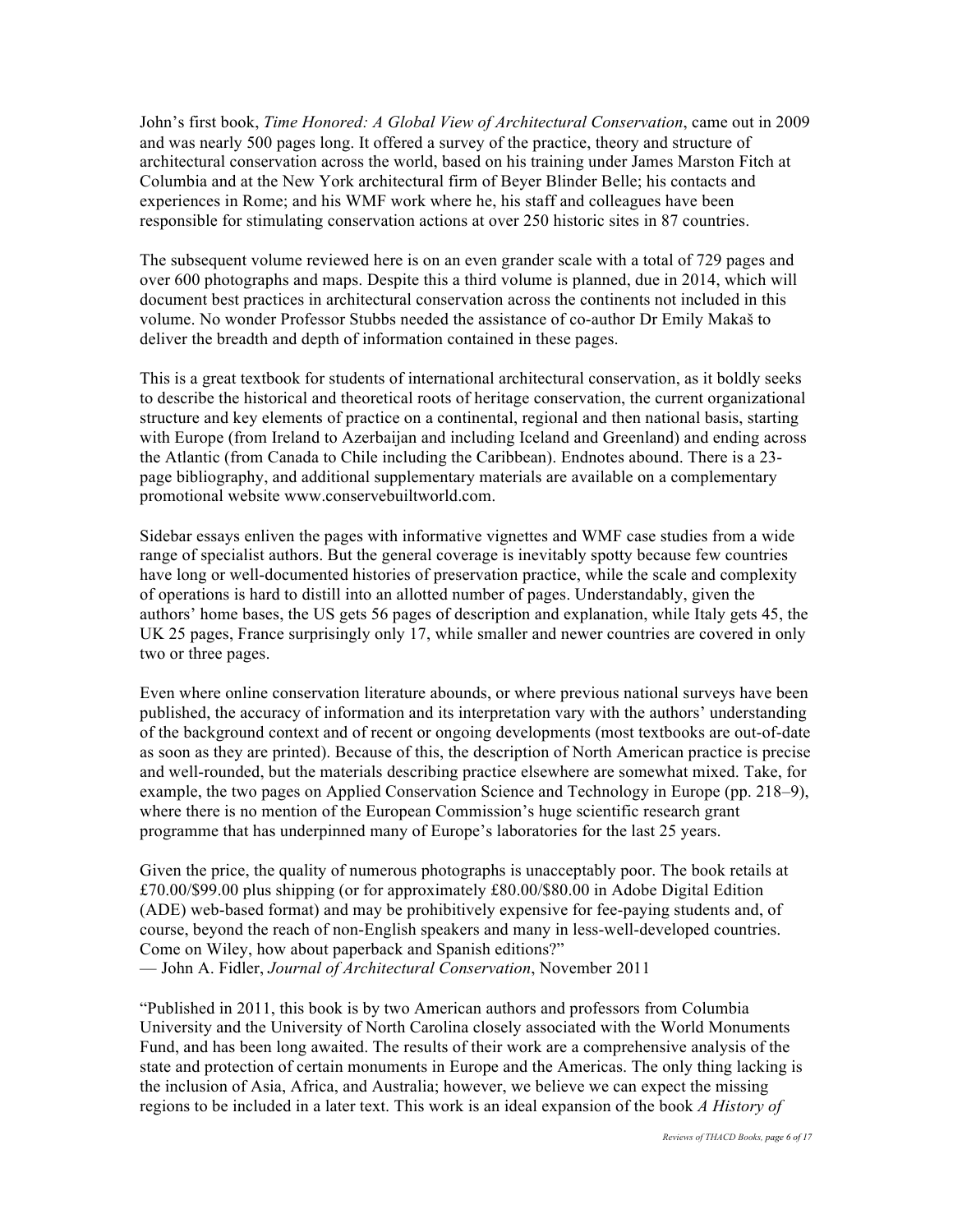*Architectural Conservation* by Jukka Jokillehto, and explains the basics of worldwide historic and philosophic concepts of the protection of cultural heritage. This phenomenon emerged in Europe only 250 years ago, and has now existed on the global scale for over 50 years. In every country there are conservation movements to protect historical monuments, but the results seen today are a direct result of certain conditions and directions, which have created the conservation of the environment and the experiences created. John Stubbs represented a broader look at various tendencies in world architectural conservation in an earlier book, *Time Honored, A Global View on Architectural Conservation.*

The 36 chapters include every country from all three continents. At the beginning of each chapter the authors present local conditions, and later characterize major individual differences. Each chapter indicates modern challenges in its region which are addressed in the  $21<sup>st</sup>$  century. The work is divided into two parts: Europe and The Americas. The presentation of some countries may seem modest, but in this book we have our first effort at a genuinely objective assessment and coherent international perception of the accomplishments of individual nations. It was more important for the authors to capture unique local qualities rather than quantities and replicating standard works. This is shown by the selection of the quoted and illustrated examples included. Like most works of such a rich nature, there may be inaccuracies or omissions, but it must be noted that extensive cooperation with a group of international experts minimized such discrepancies here. It will be interesting for Polish readers to see how Poland is presented (pages 258-268). Our country first received an objective presentation of historic and political conditions, and an explanation of the issues faced in post-war reconstruction. The authors were particularly interested in the reconstruction of Warsaw's Old Town and Royal Castle, as well as the conservation efforts of the church in Dębno. These activities in their opinion show both the technical capabilities of Polish conservators in these different environments, as well as the seriousness of these undertaking as complex and multidisciplinary tasks. The authors emphasized the post-war achievements in Polish architectural conservation education and professional training of conservators. The leading role in this field of the state enterprise of National Monument Conservation Workshops in glorifying our country has been carefully cited. Reading a passage on the destruction caused by the war I noticed an amalgamation of information, which Pabstow was attributed not only to the plan to destroy Warsaw, but also Gdańsk. But it just so happens, that beyond the ocean you hear about the heroic battles for Polish Gdańsk, and of the success of the American air raid in Gdynia, and of the Soviets carrying the torch of freedom, in fact it was the latter who burned Gdańsk in 1945 (page 260).

The fairly brief chapter on Poland doesn't include other work done in Krakow, Gdańsk, Toruń, and Zamość. Here we have a clear signal that many of our great achievements occur without any promotion or publicity. These are the consequences of our polycentrism and reverie in our own accomplishments, lacking publication in languages of the congress. This is exactly where we can see our mistakes in issuing publications and journals regarding Polish conservation efforts without maintaining broad polish translations. How much have we lost limiting the trips of Polish conservationists to international conferences, in which they could have passed on their knowledge and experience. In the  $20<sup>th</sup>$  century, you could blame communism for blocking international relations for Poles, but today we can only blame ourselves for the twenty-year lack of the appropriate political will in international promotion of the achievements of Polish monuments and heritage conservation.

It is surprising that the separate section devoted to the protection of Jewish heritage and the holocaust, including the issues at Auschwitz, are included in the chapter devoted to Slovakia (pages 255-6). We can assume that this is a reaction to the questioning attributed to Poland regarding German concentration camps. Another surprise for Polish readers may be quoted in the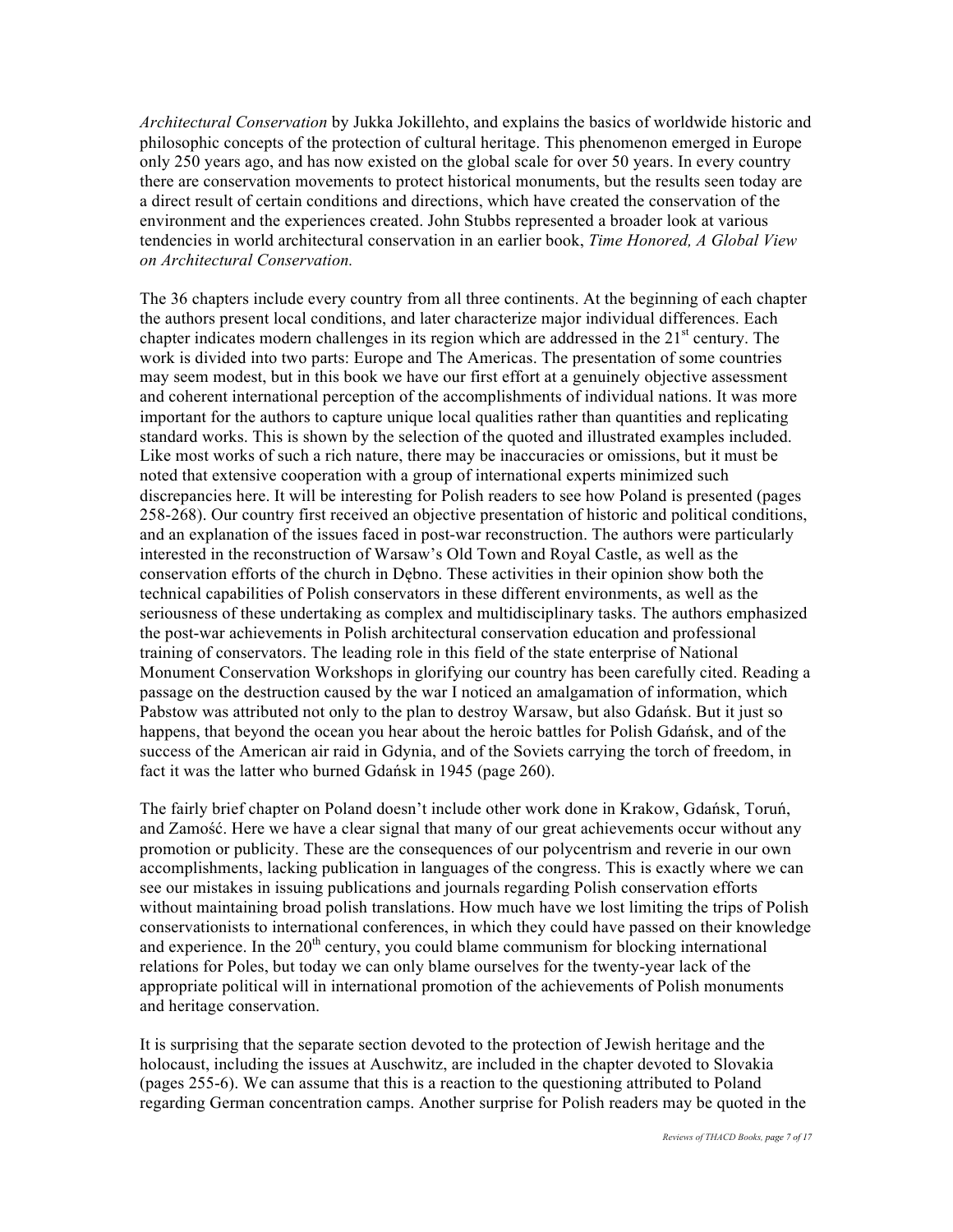section devoted to Belarus, completed in 2003, reconstructed from the funds of the American estate of Tadeusz Kosciuszko, an American hero in the revolution in Kosova. It is interesting thinking of what Kosciuszko would say to the organizers of these works from the funds of the U.S. Ambassadors fund. It turns out, that in conservation, just like in politics, there are no sentiments and you have to fight hard for yourself, because it can turn out, like in post-Yalta reality, that we lost already half of our heritage, and political correctness can rob us of national heroes."

— Marek Baranski, *Conservation News – Journal of the Association of Monument Conservators,* Nr29/2011 165-66

"After having analyzed the varied situations and with knowledge of the different conservation methods undertaken regionally, *Architectural Conservation in Europe and the Americas* shows merit in its highlighting specific laws and regulations and restoration projects in the context of their particular cultural values; values that, Roberto Pane agrees, are testimony to the legacy of the past, which continues to live in the present though is not always discernable. Each country thus has its work to do to promote its cultural heritage without renouncing its continuing, evolving cultural identity. This is the ultimate aim of heritage conservation. This book counsels us to reflect on these themes without necessarily making a career of it." *[Translated excerpt, full review below]*

"Durante la conferenza generale dell'Organizzazione delle Nazioni Unite per l'Educazione, la Scienza e la Cultura, riunitasi a Parigi tra il 17 ottobre ed il 21 novembre 1972 è stata sottoscritta la «Convenzione sulla protezione del patrimonio culturale e naturale mondiale» che nel 2012 compirà 40 anni. Dall'analisi sullo stato di degradazione e di impoverimento del patrimonio culturale mondiale, la cui conservazione è stata più volte minacciata non solo da azioni antropiche (tra cui gli eventi bellici) ma anche da disastrosi eventi naturali (terremoti, alluvioni, etc…), l'Organizzazione delle Nazioni Unite ha ritenuto fondamentale condividere una Convezione Internazionale che all'art.4 ha sancito, per ogni Stato membro, l'obbligo di assicurare «l'identificazione, la tutela, la conservazione, la valorizzazione e la trasmissione alle future generazioni del patrimonio culturale e naturale» presente sul proprio territorio. I contenuti della Convenzione hanno definito dettagliatamente le modalità di gestione del patrimonio e gli impegni dei singoli Stati membri ai quali sono poi affidate le scelte e le modalità di intervento. Su quest'ultimo punto gli studi affrontati in ambito ICCROM, UNESCO ed ICOMOS hanno fornito delle relazioni scientifiche importanti per valutare, nel rispetto delle differenti istanze culturali, le modalità con cui i singoli Stati sono intervenuti ed intervengono per tutelare il proprio patrimonio. Contributi come quello di Jukka Jokilehto con History Restoration of Architectural Heritage, di Giorgio Croci con The Conservation and Structural Restoration of Architectural Heritage ed ancora il Trattato di Restauro Architettonico coordinato da Giovanni Carbonara rappresentano riferimenti scientifici fondamentali per comprendere le ragioni che sono alla base dei differenti approcci operativi. Soprattutto la storia che ha interessato il patrimonio mondiale durante tutto il secolo XX ci ha fornito molte occasioni per discutere, analizzare e mettere a punto criteri e metodologie finalizzate alla conservazione e alla valorizzazione del patrimonio. Sulla base di queste premesse il volume *ARCHITECTURAL CONSERVATION in Europe and the Americas* curato da John H. Stubbs ed Emily G. Makaŝ fornisce una occasione molto importante di messa a punto di una situazione internazionale, analizzando nel dettaglio quanto è accaduto nel secolo scorso nel continente europeo ed americano e realizzando una disamina dettagliata di interventi effettuati sul patrimonio culturale e naturale. Il volume è suddiviso in due parti per un totale di 36 capitoli. La prima parte è dedicata all'Europa.

L'Italia apre il primo capitolo con i progetti di musealizzazione di Carlo Scarpa in Castelvecchio a Verona, gli Uffizi di Firenze, i più recenti esempi romani quale l'Ara Pacis di Richard Meier per poi soffermare l'attenzione anche sugli interventi di restauro delle aree archeologiche, ed in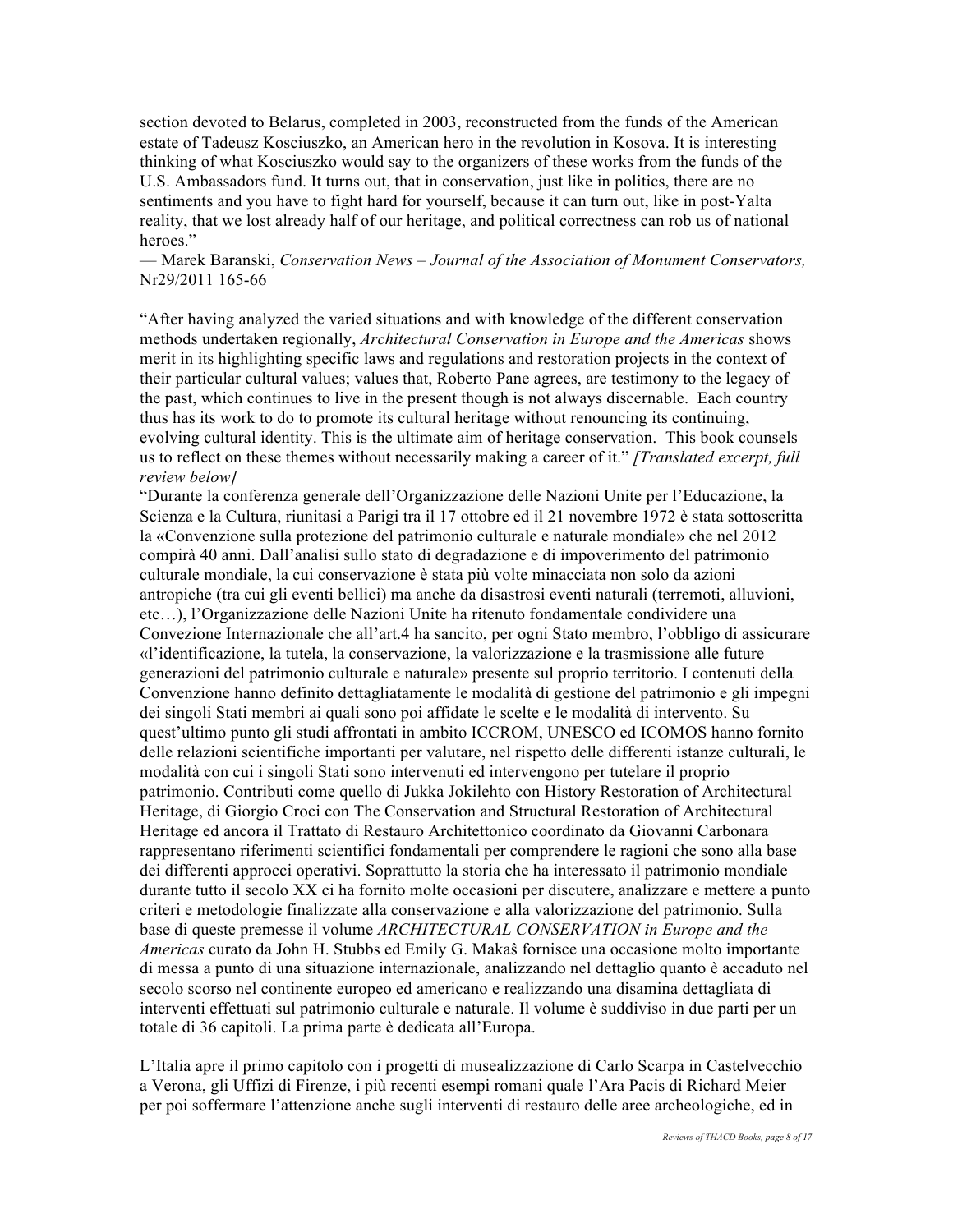particolare di Piazza Armerina in Sicilia, nonché i problemi di salvaguardia della città di Venezia e le ricostruzioni dei monumenti a seguito di danni calamitosi. Si prosegue poi con la Francia, la Gran Bretagna, Spagna, Portogallo, Belgio fino ad analizzare la Russia, il Caucaso e i paesi del sud-est europeo per chiudere con Albania, Bulgaria e Romania. Per ogni singolo Stato sono esaminati casi esemplari che hanno segnato anche la storia del Paese: pensiamo all'abbattimento del muro di Berlino nel 1989 e al restauro del Reichstag ad opera dell'architetto britannico Norman Foster e degli interventi che sono seguiti in particolare a Berlino Est dopo questo straordinario evento o le ricostruzioni in stile attualmente in corso in Lituania. Certamente le esperienze nel settore della tutela del patrimonio che si sono registrate in Europa, soprattutto a seguito del secondo conflitto mondiale, hanno costituito un ricco bagaglio di esempi e di differenti apporti metodologici che nel volume *ARCHITECTURAL CONSERVATION* sono ben descritti ed illustrati anche grazie al contributo di immagini provenienti dall'archivio del World Monuments Fund.

La seconda parte del volume è dedicata interamente al continente americano e le esperienze realizzate negli Stati Uniti fanno da apripista all'interno di un contesto culturale molto variegato e complesso quale è per l'appunto la realtà americana. Lo sviluppo dell'architettura in ferro a partire dalla fine del XIX secolo nonché delle grandi infrastrutture (principalmente ponti) consente a John H. Stubbs ed Emily G. Makaŝ di aprire un interessante paragrafo sul tema della conservazione delle opere di ingegneria alcune delle quali oggetto di recenti restauri. L'argomento investe anche l'architettura monumentale e la salvaguardia di molti edifici storici (pensiamo alla stazione centrale di New York) che invece in anni anche molto precedenti sono stati demoliti per dar spazio a nuove e più moderne costruzioni. E' fondamentale qui ricordare il ruolo oggi svolto dalla Paul Getty Foundation di Los Angeles e del suo istituto di ricerca che consente a tanti giovani di avvicinarsi e di operare nel settore della conservazione sia dei beni immobili che mobili. La trattazione continua illustrando interessanti casi in Canada, in Messico e ai Caraibi per affrontare poi il tema del restauro nei paesi latino-americani dove l'argomento è di estrema attualità. Paesi come l'Argentina, il Brasile, la Colombia ed il Cile, soprattutto a partire dalla seconda metà del secolo scorso, hanno favorito lo sviluppo di importanti scuole di formazione nel settore del restauro ed i risultati sono straordinari e molto competitivi.

Dopo aver analizzato i diversi casi e conosciuto i differenti metodi di intervento attuati nelle singole realtà e regioni, il volume *ARCHITECTURAL CONSERVATION* ha il grande merito di aver sottolineato che, indipendentemente dalle leggi e dalle norme, in un intervento di restauro prevalgono i valori culturali di ciascuna comunità; valori che - come affermava Roberto Pane sono testimonianza dell'eredità del proprio passato, che continuano a vivere nel presente e non sono omologabili. Ogni Paese ha così il compito di tutelare il proprio patrimonio senza però rinunciare alla continuità delle peculiari qualificazioni culturali che sono a fondamento delle azioni finalizzate alla conservazione e questo volume ci consente di fare delle riflessioni su questi temi, che necessariamente coinvolgono anche le scuole di formazione e a seguire le attività professionali."

— Olimpia Niglio, Università degli studi eCampus, Visiting Profesor Universidad de Ibagué (Colombia), membro ICOMOS. *Hevelius* webzine, June 2011

## **Reviews of** *Time Honored: A Global View of Architectural Conservation*

"The book *Time Honored: A Global View of Architectural Conservation* is the first in a planned series of books intended to illuminate worldwide architectural conservation practice; it is a promising beginning. John Stubbs's elucidation of the scope and significance of past and current preservation efforts expands our understanding of world issues and practices. It also provides a cultural context for international heritage protection challenges, which are often very different from our own. Yet, the message is not one of distinctions but of shared commitment. For the first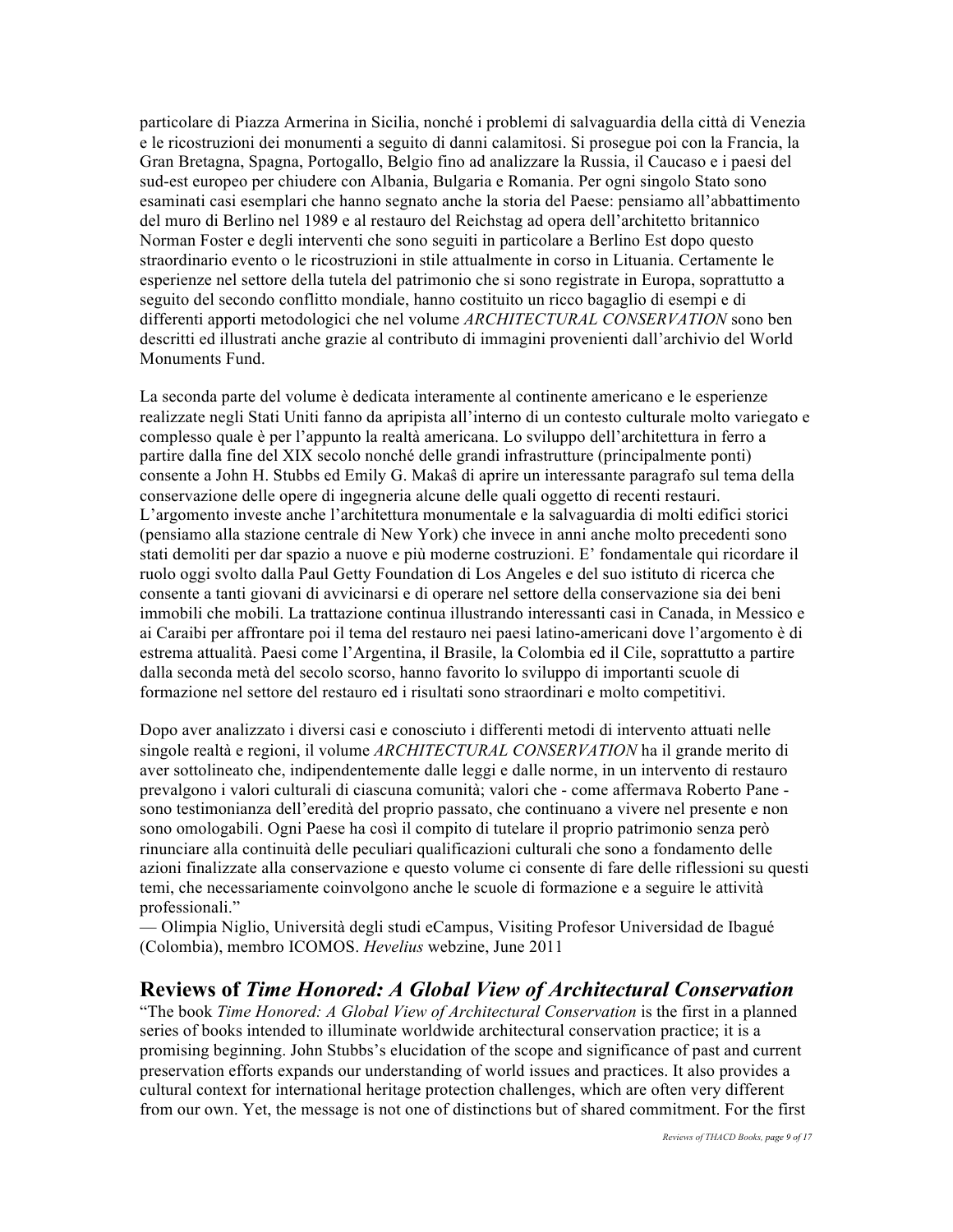time, Stubbs argues, at the beginning of the twenty-first century, we are experiencing a global commitment to the protection of the world's "cultural patrimony"; so widespread is the concern that it "characterizes life and societal values in our time."

Every corner of the world is touched by cultural loss, from destruction by war, natural disaster, development pressure, or environmental devastation to social and economic inequality, population pressure, or simply an accelerated rate of change.

Advances in communication and information technology, a globalized economy, and increased world travel further connect world cultures. Stubbs discusses these issues in the context of advances in conservation science and its global support network, with the understanding that world heritage belongs to all. He directs his evidence to reveal an increased capacity among nations and peoples to grasp the importance of protecting symbols of the past, tangible and intangible. *Time Honored: A Global View of Architectural Conservation* convinces us that such capacity exists.

Stubbs is lucid in his explanation of the processes at work in preservation. Few could do so with such authority. For twenty years, he has directed the World Monuments Fund's field projects. His post-graduate training was at ICCROM, and he later worked in the Technical Preservation Services Division of the National Park Service. He practiced with Beyer Blinder Belle Architects & Planners, was a close associate of James Marston Fitch, and continues to teach in Columbia University's graduate preservation program. Though its author is a conservation specialist, this book is not a technical manual. Instead, it testifies to his considerable international experience and his unique ability to dissect the intricacies and implications of today's world practice.

Framed in four parts, "Conserving History in Changing Contexts"; "Problems, Principles, and Process"; "Conservation of the Built Environment: An Enduring Concern"; and "Contemporary Architectural Conservation Practice," *Time Honored: A Global View of Architectural Conservation* is appropriate for the student, the professional, the academic, and the curious. It is written in a thoughtful, never arbitrary, manner. Part I introduces the practice of building conservation, its concerns, methods, rationales, and history. The second part addresses building threats, conservation options, and the history of international sanctions and charters, woven together by an excellent discussion of ethics, and ends in a profile of the conservation process and professional participant.

Part III eloquently traces the history of building conservation efforts from prehistory through the fourteenth century, a narrative unsung in any previous books, to my knowledge. The author takes us through the Renaissance and the Enlightenment to precisely measure conservation practice as it comes of age in Western Europe in the eighteenth through twentieth centuries. Part IV reports on contemporary practice around the world, addressing regional accomplishments and challenges, international organizations currently at work, and the influence of European conservation principles abroad. Here, Stubbs includes observations on tangible versus intangible heritage and on differing regional concepts of authenticity and permanence.

No comparable work treats the evolution of architectural conservation practice with the evenhandedness and aplomb of Time Honored: A Global View of Architectural Conservation. Others have recorded preservation concerns, for instance, of the key Western theorists—Viollet-le-Duc, Pugin, Scott, Ruskin, Morris, Schinkel, Riegl—and their influence on practice in the West. But *Time Honored: A Global View of Architectural Conservation* addresses a broader international picture illuminating theoretical and practical issues against the background of world practice. Stubbs's testimony of the "enduring concern" for protecting the monuments of the past across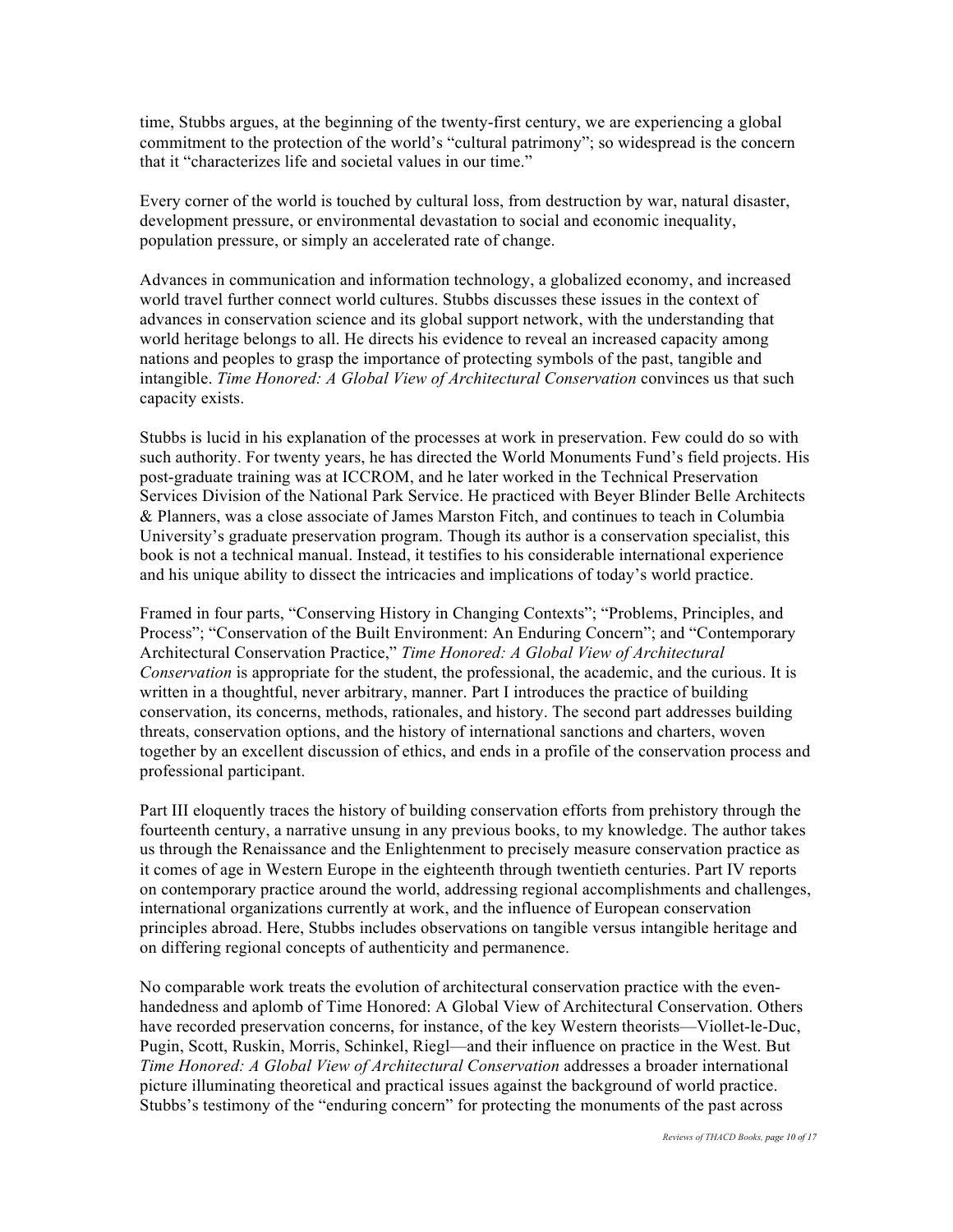time encourages us to acknowledge our world neighbors and understand today's conservation accomplishments and challenges in a new, brighter light."

— Duncan Campbell, Ball State University, Indiana, *Journal of the National Council of Preservation Educators PEducation & Research,* Volume Two, 2009

"Stubbs (Columbia) has produced a wide–ranging, well–researched, and thoughtful book that assumes the substantial task of addressing architectural conservation on a global scale. *Time Honored: A Global View of Architectural Conservation* is organized thematically into four parts covering the changing philosophical issues fueling the desire to preserve; threats to historic buildings and the process of conservation; a brief chronological survey of efforts to conserve the built environment; and a brief survey of contemporary architectural practice. The first three parts focus on the practice of architectural conservation in Western Europe and North America, while the final section surveys the application of this practice throughout the world. A series of appendixes provide useful information about nomenclature, organizations, and charters, as well as a recommended bibliography. This book is a useful, much–needed survey of architectural conservation in a global context, and should become a welcome addition to the reference collections of students and professionals in historic preservation and architectural conservation. *Time Honored: A Global View of Architectural Conservation* is the sort of book that a student reads first out of necessity, and then returns to many times in the course of professional practice for an infusion of the valuable perspective this book thoughtfully offers. Summing Up: Highly recommended"

— *CHOICE Reviews*, January 2010 [Choice Reviews is a award program of the American Library Association]

"The first in a projected series devoted to historic preservation, this impressive volume provides an in–depth, thoughtful overview of the history, theory, and methodology of the field. Well– organized and illustrated, with notes, tables, and bibliography in each chapter." — *Book News*, May 2009

"John Stubbs' *Time Honored: A Global View of Architectural Conservation* explores the problems, principles and challenges that conservationists are facing today. The book offers a unique, and also a personal, panorama of contemporary architectural conservation practice worldwide. Quite a challenge! Nevertheless, John Stubbs is certainly well placed to undertake the task. A preservation architect at the US National Park Service, he attended ICCROM's International Architectural Conservation Course in Rome in 1977, where he met Sir Bernard Feilden, author of the Foreword to the present book. He worked closely with Professor James Marston Fitch, an eminent educator and historic preservation practitioner in New York, and for the past two decades he has been in charge of field projects for the World Monuments Fund (WMF). In his position at WMF John has had an exceptional opportunity to be continuously challenged by the policies and strategies he encounters in the conservation of historic structures around the world.

The book is divided into four sections; the first three offer an introduction to what architectural conservation is and how and why we conserve historic buildings and sites, as well as highlighting the evolution of thought from antiquity to the early twentieth century. It is written in a form that is easily accessible to students and laypersons who want an introduction to the field of conservation. In addition to the 'international doctrine', Stubbs refers to a number of national or regional guidelines, such as the China Principles by Getty and ICOMOS (2000) and the Charter of Unprotected Architectural Heritage and Sites by INTACH in India (2004). The last section offers an overview of international collaboration in the second half of the twentieth century, as well as giving a 'summary global tour of contemporary practice: challenges and solutions', with examples in all world regions: Europe, the Americas, Asia, Africa and even the polar regions.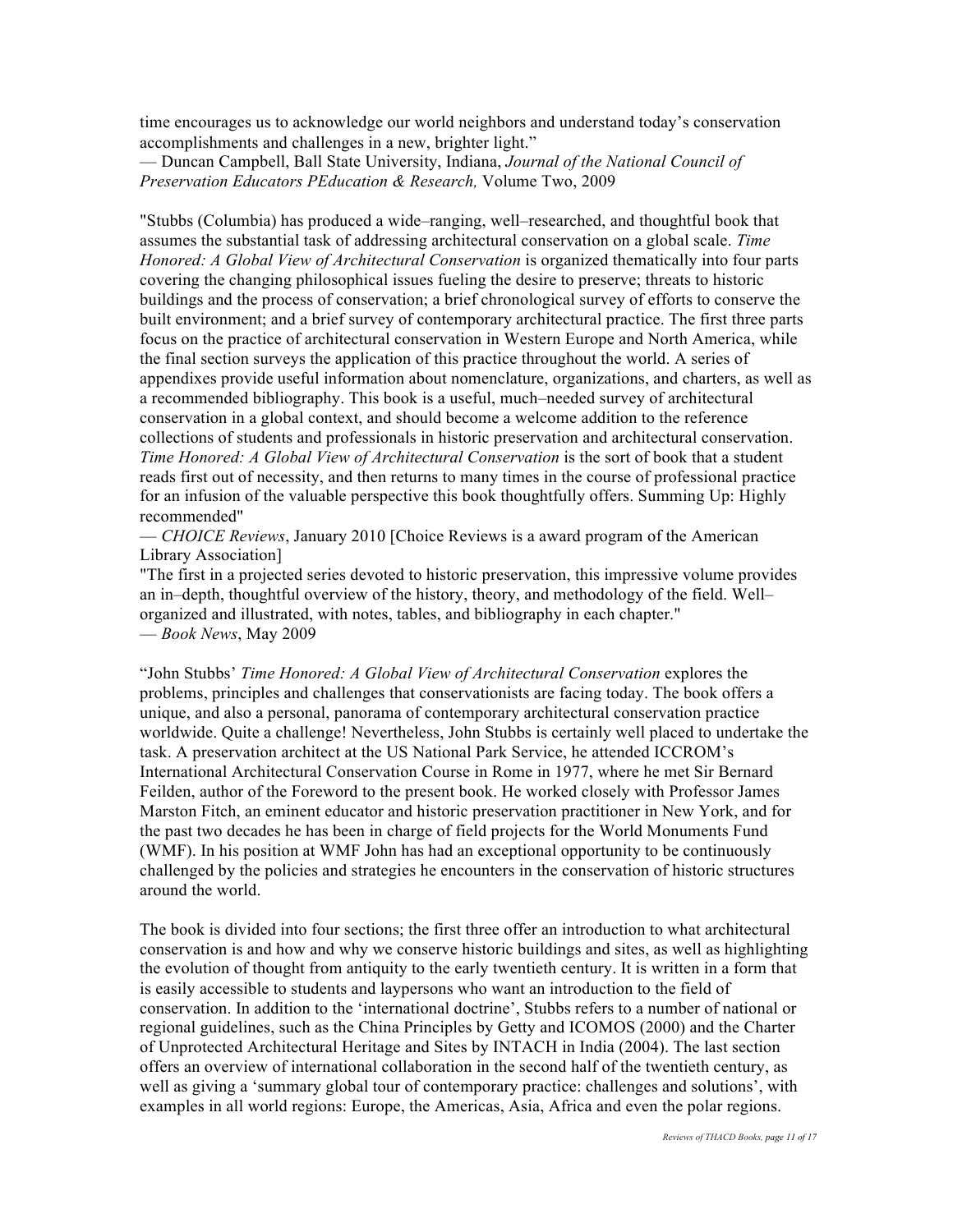There are few who have attempted an overall view of the conservation field, though the following should be mentioned: J. M. Fitch: Historic Preservation: Curatorial Management of the Built World (1982, McGraw-Hill), B. M. Feilden: Conservation of Historic Buildings (1982, Butterworth Scientific), and J. I. Jokilehto: A History of Architectural Conservation (1999, Butterworth-Heinemann). Time Honored summarizes and builds upon these foundations. Referring to the evolution of architectural conservation practice worldwide, Sir Bernard writes in his Foreword: 'Curiously, what has been lacking is a single published resource that offers explanations of how and why architectural conservation practice – now a recognized specialty profession – has come to be and outlines the extent of it.' This work fills that gap.

Having been involved myself with ICCROM, ICOMOS and UNESCO in international efforts to sustain capacity building in the conservation of the architectural and urban heritage, I see the merit of John's achievement in making this book an excellent reference, supplemented by the large number of concrete field projects. Conscious of the international conservation doctrine, he is also aware of the specific cultural and socio-economic conditions in different places. He has succeeded in giving an excellent, and necessary, overview. Obviously, considering the breadth of the scope, he has not entered into many details, and there is little discussion about conservation theory as such. However, the book is well referenced and includes a large number of case studies, 'windows' to specific issues, a glossary of internationally used terms, lists of conservation organizations and international charters and documents, as well as an annotated bibliography of 100 selected titles."

— Prof. Jukka Jokilehto, *Journal of Architectural Conservation*, July 2009

"In this all–encompassing guide to the large and diverse nature of conservation architecture, Stubbs provides a global tour of geographical areas, demarcated by local cultural, historical and religious considerations. A range of restoration projects are documented with a plethora of photographs. The foreword by Bernard Feilden, the late, renowned international expert on heritage conservation and restoration, gives the book a momentous stamp of approval. A hugely useful resource."

— *Building Design*, May 2009

"This is a wide-ranging survey of every aspect of heritage protection that all can learn from, with chapters that include Conserving History in Changing Contexts, Why Conserve Building and Sites? And Who Owns the Past? In the late Sir Bernard Feilden's words, this book "offers the first truly comprehensive review and balanced portrayal of today's field from a professional perspective."

— *British Archaeology*, Sept/Oct 2009

"As the title suggest, *Time Honored: A Global View of Architectural Conservation* offers a global overview of the origins, evolving ethos, and multi-faceted practice of architectural conservation today. It constitutes the introductory volume to a five-part series that profiles architectural conservation in different regions of the world....this is a well-researched and well-presented volume that inaugurates a highly promising series."

— *Institute of Historic Building Conservation*, July 2009

"This comprehensive volume represents a major contribution to our knowledge about architectural conservation today. Far more than a manual of conservation, *Time Honored: A Global View of Architectural Conservation* offers revealing discussions of how philosophies have evolved, how a concern for protection and conservation has expanded globally and why efforts in this area are needed now more than ever before. Clearly John Stubbs' years of experience give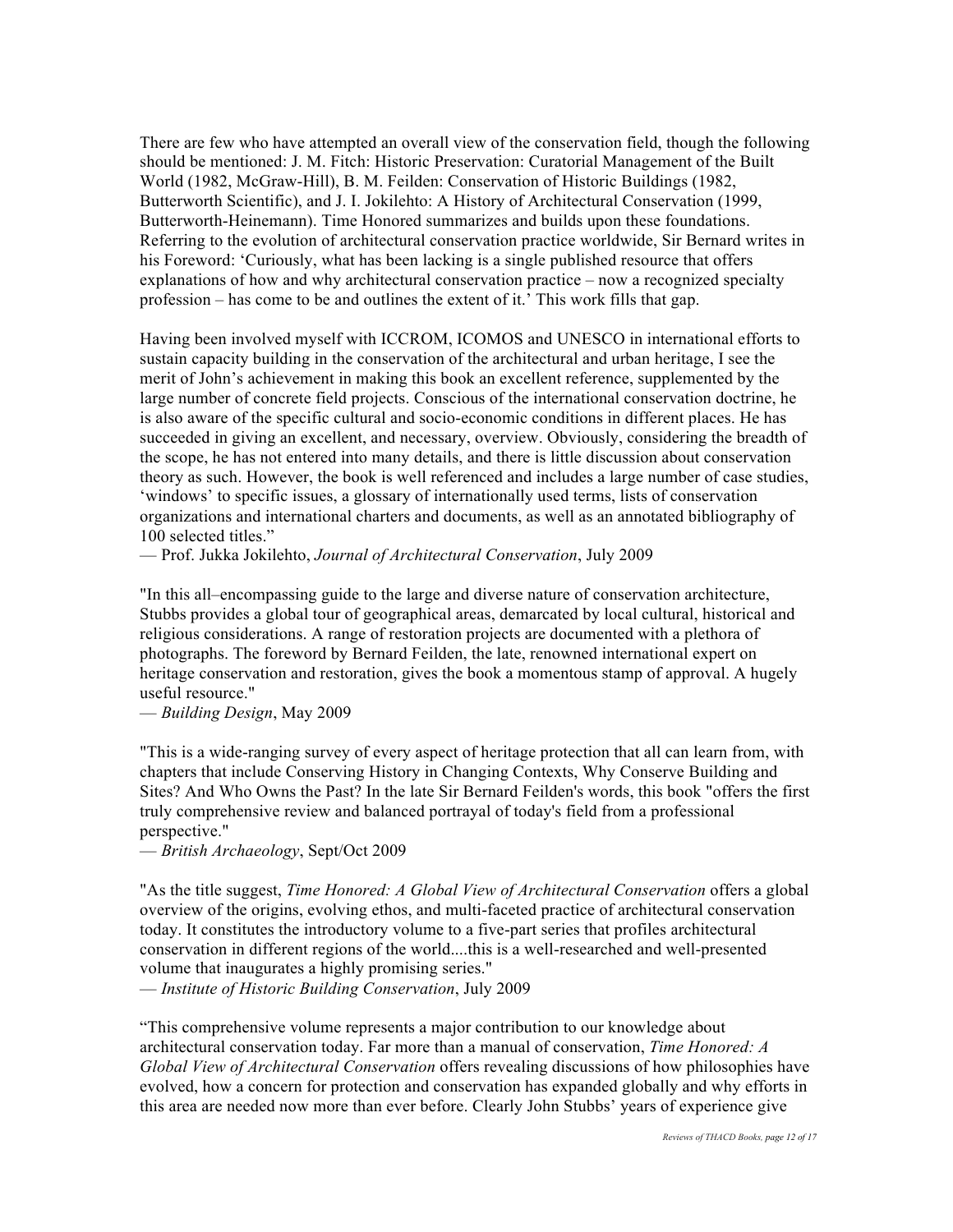him a unique geographical perspective and I found the global scope of the book to be very impressive, if not unique. *Time Honored: A Global View of Architectural Conservation* makes ideal reading for students and researchers alike working in the fields of architecture, conservation and heritage studies. I have no doubt readers will finish the book with a much better understanding of the moral and social imperatives underpinning conservation in an age increasingly defined by the rapid and profound changes brought about by globalisation." — Tim Winter, University of Sydney, February 2009

"So John has put this incredible hands-on experience into a new book - *Time Honored: A Global View of Architectural Conservation*. If, anywhere in the world, you are teaching a course on international heritage conservation, this should be your core text. If you are a student in historic preservation and have an interest in international issues, buy this book. If you are a professional, a civil servant, an interested amateur, or an advocate for cultural heritage in your own country, but want to understand your efforts in an international context, this book should be your next read. The book ranges from the academic (Nomenclature Used in International Conservation Practice) to the theoretical (Who Owns the Past?) to the history of conservation (The Forging of a Discipline: The Late Eighteenth to Early Twentieth Century) to the very practical (Options for Involvement)."

— *Heritage Strategies Blog* – 31 January 2009

"This introductory volume of an ambitious series that will profile architectural conservation practices in different regions around the world lays a broad groundwork for the principles and practices of historic restoration and preservation. Stubbs (vice president, field projects, World Monuments Fund) is well qualified to produce such an important series, and he ably incorporates hundreds of black-and-white photos of structures and sites from World Monuments Fund archives into a carefully nuanced and holistic text that is appropriate for professional and popular audiences alike. Major sections of this authoritative approach describe and analyze conserving history in changing contexts, challenges and processes, conservation of the built environment from prehistory to the 20th century, and contemporary practices. Useful appendixes include nomenclature, directory of organizations and resources, lists and web addresses of key charters and recommendations relating to international architectural conservation, and an annotated bibliography of 100 selected titles. Coverage is truly international, with examples drawn from over 100 countries. Essential for libraries with strong collections in architecture, historic conservation, and global cultures."

— Russell T. Clement, Northwestern University Library, Illinois, *Library Journal*, 2009

"An illustrated guide to conservation architecture, presented by a tour of geographical areas, showing the differences between historic preservation in the west and the rest of the world. Stubbs takes into account local cultural, historical and religious considerations when arguing why architectural conservation is so important in modern life."

— Center for the Recycling and Reuse of Buildings

"What equates such different and distant places as the New York State Pavilion in Queens (New York City), the Bamyan site in Afghanistan, the Fenestrelle Fortress in the Italian Alps? The elliptical canopy of the New York State Pavilion with its oversized, mosaic-made map of the state of New York is one of the few remaining structures from the historical event of 1964-1965 World's Fair. The hollow cliff side in the Bamyan valley sadly reminds us of the two ancient monumental statues of Buddha Vairocana and Buddha Sakyamuni, once peacefully overlooking the site, mercilessly dynamited and destroyed in 2001. And the fortress of Fenestrelle, also called the "Great Wall of the Alps," with its complex architectural layout, is one of the largest fortified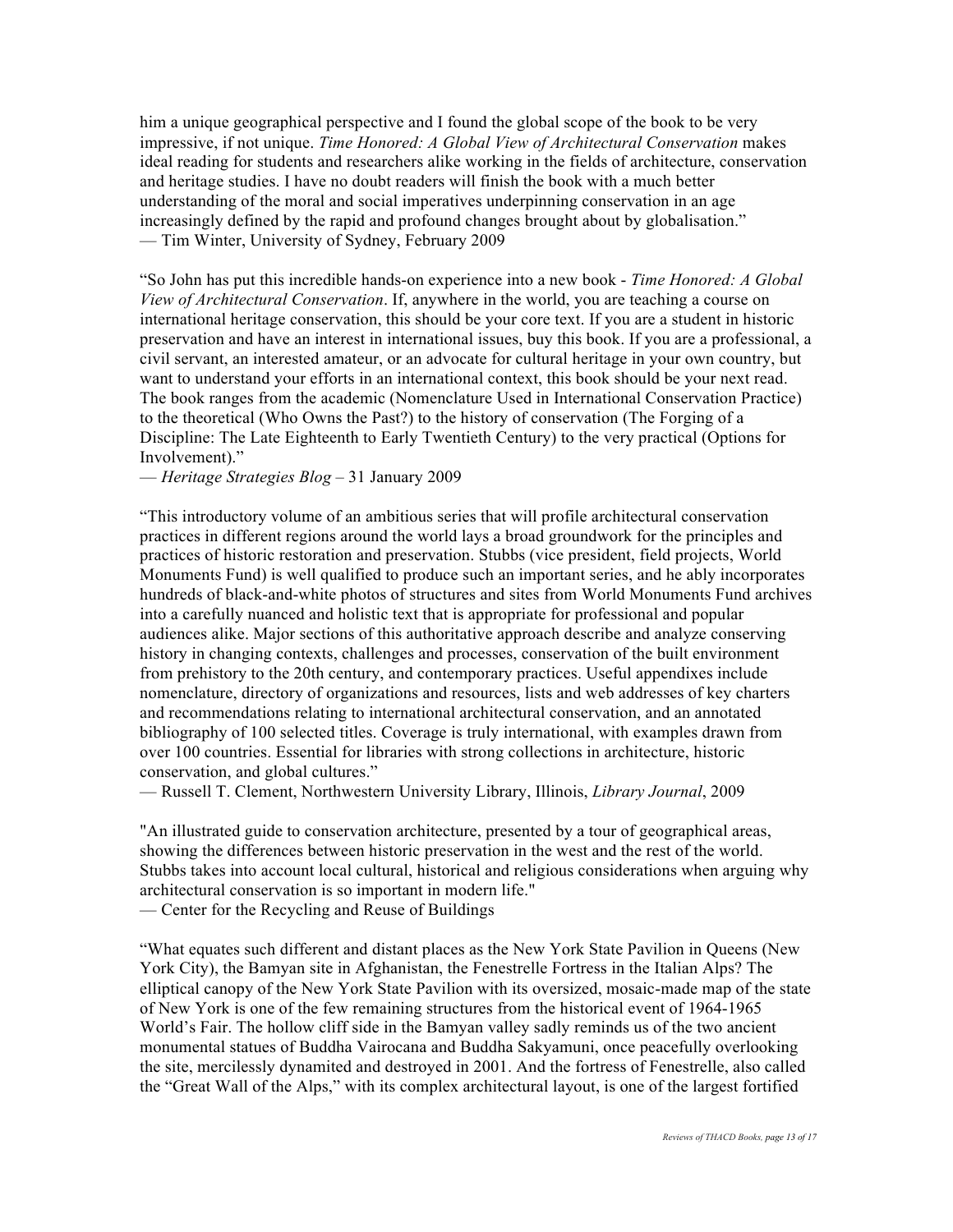structures remaining in Europe from the Eighteenth century, and as such an important crossroad for all of European history and identity.

The shared feature of these historical sites, these monuments, is that they are significant examples of the international architectural heritage the humankind risks to lose forever, and as such are all included in the World Monuments Fund's Watch Program, the watch listing that every two years the Fund – a private organization based in New York City, and dedicated to saving the world's most treasured places – releases in order to promote public awareness, and encourage solutions, about threatened cultural heritage worldwide.

The reasons why it is so important that we care for and preserve not only the natural environment and landscape, but also the historical built environment and landscape, that is the result of the interaction between human societies and natural environment over the centuries, are clearly explained by John H. Stubbs in the volume Time Honored: A Global View of Architectural Conservation. The author, Associate Professor of Historic preservation at the Columbia University's School of Architecture, Planning and Preservation, has also served, among other assignments, as Field Director for the World Monument Fund itself, and so his expertise in and knowledge of the "state of the art" regarding the international architectural preservation issues, their historical and epistemological context, have been acquired through decades of field work around the world.

Even if the book is essentially a comprehensive survey of theory, practice and framework of the architectural heritage conservation through the world - and so an indispensable tool for those directly involved in the field, like professional preservationists or historical conservation students - still its clear explanation of ideas and topics makes it an interesting and useful reading to whoever has interest in the cultural heritage conservation in general.

The first, basic question the volume answers is what the "objects," the "artifacts" of the architectural preservation, are: they are not only single buildings like the Independence Hall in Philadelphia, the Uffizi Palace in Florence, or the Potala Palace in Tibet, but also structures like the Roman Aqueduct of Pont du Gard in France, or the Great Wall in China, and urban historic centers like those of Lima (Perú), Venice (Italy), or Cienfuegos (Cuba). These are clear examples of our universally shared architectural heritage, testimonials of a history and of a cultural identity common to us all; but deciding and choosing what to conserve today for the future generations is the crucial, and most difficult, task because the concept of history and of cultural identity, of which the whole cultural patrimony is an embodiment, change in time according to societal changes. There are no universal, absolute criteria to be followed, only guidelines and standards debated and renegotiated over time. The author lists and briefly analyzes the standards, or "types of value or significance," most commonly used to classify the architectural heritage and to emphasize the importance of its preservation: universal, associative (historic and commemorative), aesthetic, exemplary and instructive. Even curiosity, in the sense of desire to know about ancient practices, is among the features that conventionally identify the architectural artifact to be preserved.

The reason why the protection and preservation of this specific aspect of the world's cultural heritage should be a commonly shared concern is that the architectural patrimony contains a rooted history of cultural ideas and styles, and it witnesses and ensures the historical continuity of the environment in which we live, in a word our sense of belonging to a place, not only physically, but also culturally. Stubbs takes into account the multiple threats challenging the built environment, from the inevitable damaging action of passing time on structures and materials, of the weather conditions and/or natural disasters, to man-caused destructive actions resulting from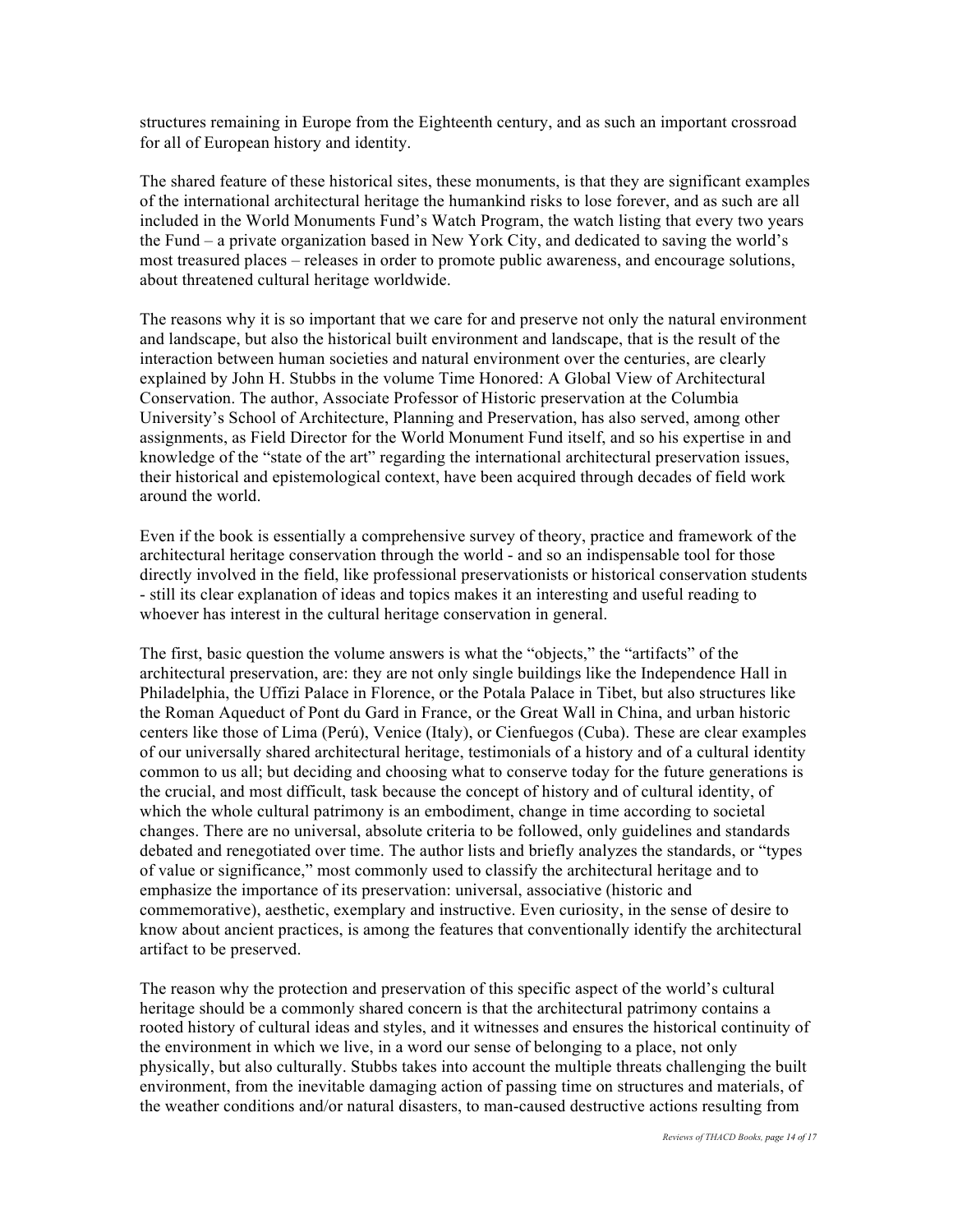social and economic changes, such as building or updating economic infrastructure, increased tourist flow, pollution, and so forth, without forgetting about war and armed conflicts. Similarly, he describes the various possible actions of intervention available to the architectural conservationist, keeping in mind that each single intervention is always a complex operation - not only from a technical and scientific point of view, but also from a cultural one - requiring extreme attention and careful consideration, and that the ultimate rationale should always be respecting the structural integrity and the surviving historic architectural fabric.

The penultimate chapter of the volume provides factual examples of architectural conservation practice, along with challenges and solutions, carried out in different areas of the world.

Starting from Europe, where the awareness about the preservation of built environment has its historical and philosophical roots, and where nevertheless many new challenges have arisen nowadays (tourism pressure, uncontrolled development, pollution, etc.), the tour continues following geographical divisions (North Africa and Western Asia, Sub-Saharan Africa, Central and South Asia, East and Southeast Asia, Austro-Pacific Region, North America, Latin American and the Caribbean, even unusual places like the Polar Regions) starting with localities where the heritage protection has consolidated tradition and practice, and moving on to areas where the concern is new or just forming.

Pictures elucidate issues to be faced and positive actions undertaken for each region of the world examined: about the Polar Regions, for instance, in addition to the major ecological concerns, the reader learns that structures built by explorers, like the hut erected by British Robert Falcon Scott in 1911 on Ross Island in Antarctica during the so-called Terra Nova Expedition (1910-1913), or sites related to the Arctic Native cultures are also at risk, and not only because of the extreme weather conditions. But at the same time the reader discovers that conservation projects are underway, or already completed, in order to save these unique examples of cultural heritage.

Finally, the four appendices concluding the volume offer exhaustive indices about terminology used, organizations and resources operating in the international architectural conservation field, international and regional conventions, charters and recommendations, and annotated bibliography indispensable to whoever, professional or amateur, wants to pursue the understanding of this essential element of our world's cultural patrimony." — Franca di Valerio, SAFE Corner (website), May 29, 2009

"As the technology for historic conservation made tremendous strides in sophistication in the later decades of the 20th and early part of the 21st century, the means for sharing that cumulative knowledge via the World Wide Web has greatly facilitated access to that expertise by professional practitioners, government, non-profit organizations and the general public alike. This introductory volume of an ambitious multipart series comprehensively outlines the basics of sound theory and best practice to conserve our rapidly vanishing global architectural heritage, and is must reading for anyone interested in worldwide architectural conservation issues.

As an international approach to historic architectural conservation, the uniquely American term "historic preservation" is substituted by author John H. Stubbs with the more commonly accepted British and international term "architectural conservation," with the distinction that architectural conservation is more inclusive than the narrower definition of historic preservation.

Stubbs, in addition to being Associate Professor of Historic Preservation at the Columbia University School of Architecture, Planning and Preservation, practiced for 10 years at the eminent firm of Beyer Blinder Belle Architects & Planners in New York, and, among his other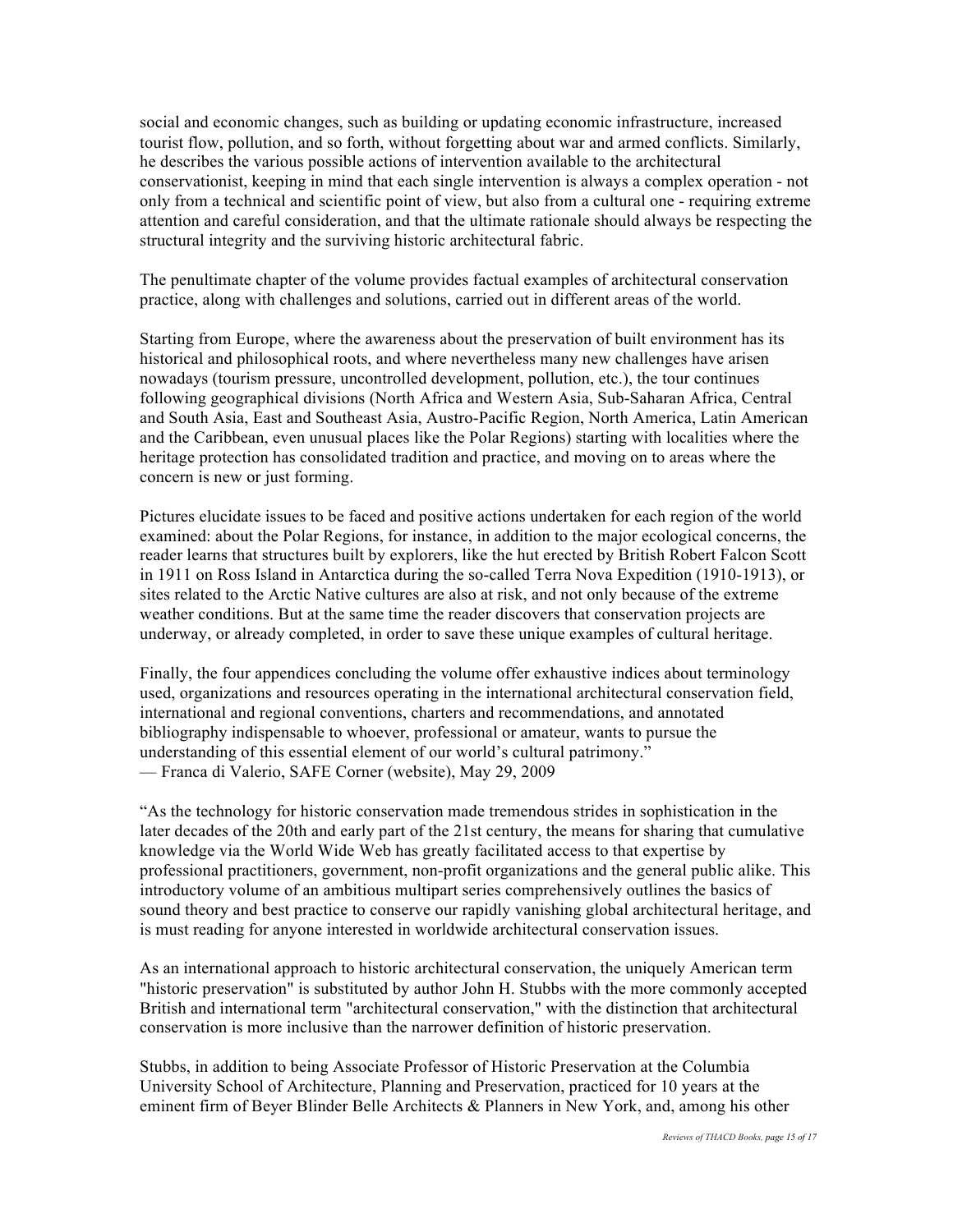positions for more than 20 years with the renowned World Monuments Fund (WMF), was Field Director for the New York-based organization. Perhaps there is no one more qualified to comment on the state of global architectural heritage than Stubbs. This book offers the most current answers (from the architectural conservationist's point of view) to the myriad of complex technical, cultural and philosophical issues confronting architectural conservationists today. Despite the necessary use of nomenclature specific to the field (which are thoughtfully defined in the appendix), the tome is a useful and readable resource for professionals and laypeople interested in the topic.

The premise for caring about all of humanity's extant architectural heritage is that it belongs to all of us: Stubbs asks "What if the Parthenon, Pompeii, or Hagia Sophia no longer existed? Image Paris without Notre Dame, Florence without the Duomo, and Jerusalem without the Wailing Wall or the Dome of the Rock....What if China had no Great Wall or Forbidden City, if India had no Taj Mahal?" He posits that our various cultures require cumulative physical legacies to provide reassurance that our unique traditions existed in our history, and that without tangible evidence, our lives today would not be as interesting, or as inspirational. As the world becomes smaller and thus more global, the rapidly increasing homogenization of the various world cultures becomes more and more destructive to our vanishing cultural heritage, so special and continual efforts must be made to conserve that heritage.

Essential philosophical questions of architectural conservation are addressed in detail, namely, what should be conserved, why should we conserve, who owns the past and how intrusive should that conservation be? The often intense and divisive mid- to late-19th century debate between Ruskin and Viollet-le-Duc is thoroughly examined as the essential genesis for the development of the contemporary architectural conservation philosophy. Ruskin favored minimal stabilization of a decayed building or site to only prevent further deterioration – he saw any further intervention as "false history," while Viollet-le-Duc advocated full restoration and the use of sympathetic additions where practical, and even using informed conjecture, to better make the building or site useful again.

The trend toward minimalist intervention rather than archeologically accurate restoration and adaptive reuse occurred in the later quarter of the 19th century with the publication of William Morris' 1877 manifesto of the Society for the Protection of Ancient Buildings (SPAB), continued with the 1931 Athens Charter, and was fully realized with the more inclusive 1964 Venice Charter as well as the publication of The US Secretary of the Interior's Standards and Guidelines, codified in the 1976 Federal Historic Preservation Tax Incentives program.

Stubbs automatically assumes the reader agrees without reservation with the currently prevalent policy in the architectural conservation world that any effort to conserve a historic structure (or district) must be minimal, and that any restoration, rehabilitation or addition must, in the words of the Department of Interior's Standards and Guidelines, be "of its time." This limiting approach has the potential effect of making the historic building or site more of a museum artifact, rather than a useful and productive part of our ever-changing built environment.

Even the author of the foremost Renaissance treatise on architecture, Leon Battista Alberti, advocated adding to historic buildings in their original styles. The current practice of only conserving, rather than restoring historic properties is a Modernist construct, only developed in the last century or so.

All through recorded history and up until the late-19th century, buildings were continually updated and adapted to suit new uses; they were too valuable to preserve (freeze) in an inanimate